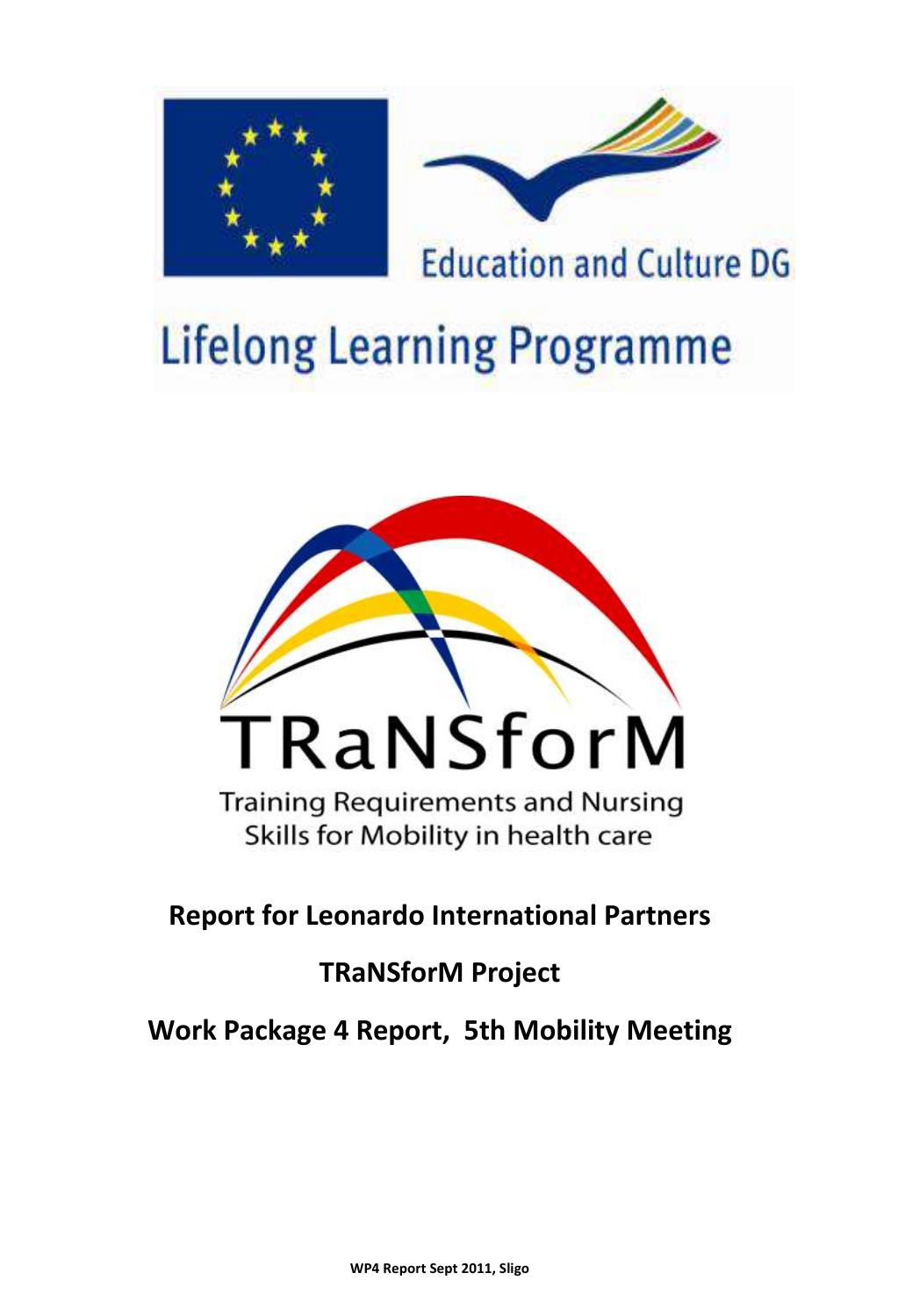This work report has been completed by the Finish and Irish partners: Ms. Evelyn McManus, St. Angela's College, Sligo, Ireland, and Ms. Elina Jouppila-Kupiainen, University of Applied Sciences, Mikkeli, Finland. Work Package 4 took place from the 8<sup>th</sup> to the 9th September 2011 at the University of Applied Sciences Mikkeli, Finland. This report details the outcomes of the work package for this mobility meeting.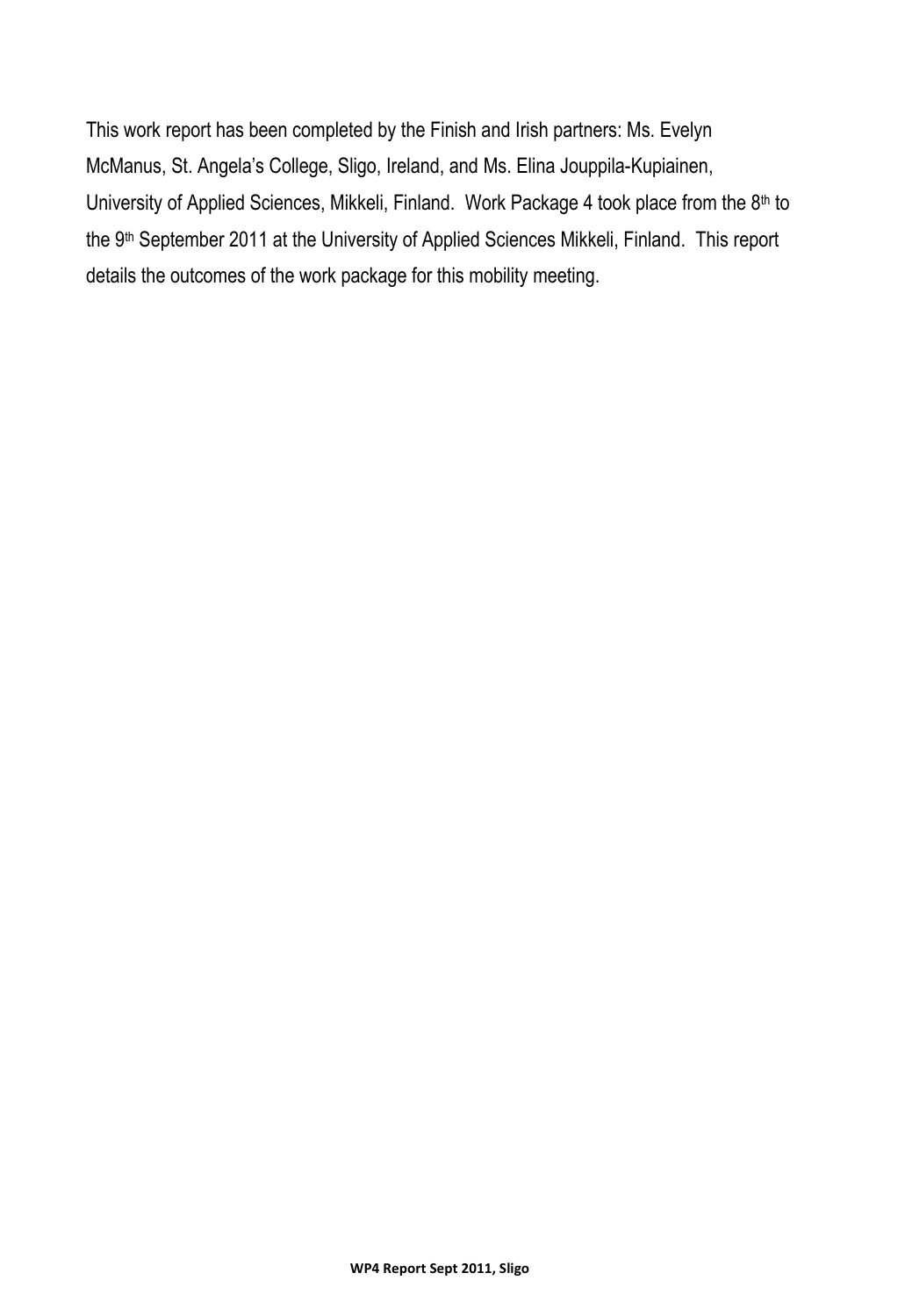# **Introduction:**

Twenty one partners of the TRaNSforM team participated in this work package: Ms Elina Jouppila-Kupiainen, Salla Seppanen and Sari Takkinnen, Mikkeli University of Applied Science, Finland; Prof. Dr. Betsi Üstün, Dr. Samiye Mete and Dr. Nurcan Uysal, Universitesi Hemsirelik Yuksekokulu, Izmir, Turkey; Mr. Marc Dhaeze and Ms Patricia Vanleerberghe, Hogeschool Gent, Belgium; Dr Carol Hall, Ms Maggie Roberts and Ms Mary Brown, University of Nottingham, England; Ms Henrike Greuel, Ms Suzanne Zöske, Mr Cyrus Pfau, Ms Inge Bergmann-Tyacke and Mr Andrew Tyacke, Fachhochschule Bielefeld, Germany; Ms Evelyn McManus, Ms Edel McSharry and Ms Lisa Winters O'Donnell, St Angela's College Sligo, Ireland and Dr Margarida Reis Santo and Professor Josefina Frada, Escola Superior de Enfermagem do Porto, Portugal.

The specific content of this work package emanated during a 'mobility' with another work package which took place in June 2011 in Sligo. The content identification in this manner is fitting with the philosophical approach of Appreciative Enquiry underpinning the project of TRaNSforM. Specifically this package was to address the question "Given what we know now about mobility, what is important for Nursing Education?" This question recognised and appreciated knowledge gained about mobility previously discovered in other work packages from a population of registered nurses. (See reports of Work Package 2 and 3). In relation to knowledge and skills for mobility, nurse educators in the TRaNSforM project began to look at what was best practice in relation to nurses achieving knowledge and skills for mobility. This report details the response to this question "Given what we know now about mobility what is important for Nursing Education?"

The overall approach to processes in this TRaNSforM project correspond with the subject matter of the project. The subject is mobility and the project partners mobilise to another country to undertake elements of the project. To a degree the partners involved in the project are experiencing some of what the life long nurse learners have been sharing. Additionally some of these partners have experienced mobility earlier in their professional careers. These perspectives fit with the methodological approach in that there is the opportunity for focusing of minds on the subject of mobility and assist in immersion on the topic of mobility. Moreover partners mobilise to each other's country which lends the opportunity to consider the specific elements required for a good experience within a host country. This report will firstly set out the aims of the work package and then detail how the aims were addressed during the mobility. The findings are presented in table format as working definitions. A discussion on the findings follows supported by international literature. The provocative statements are then presented.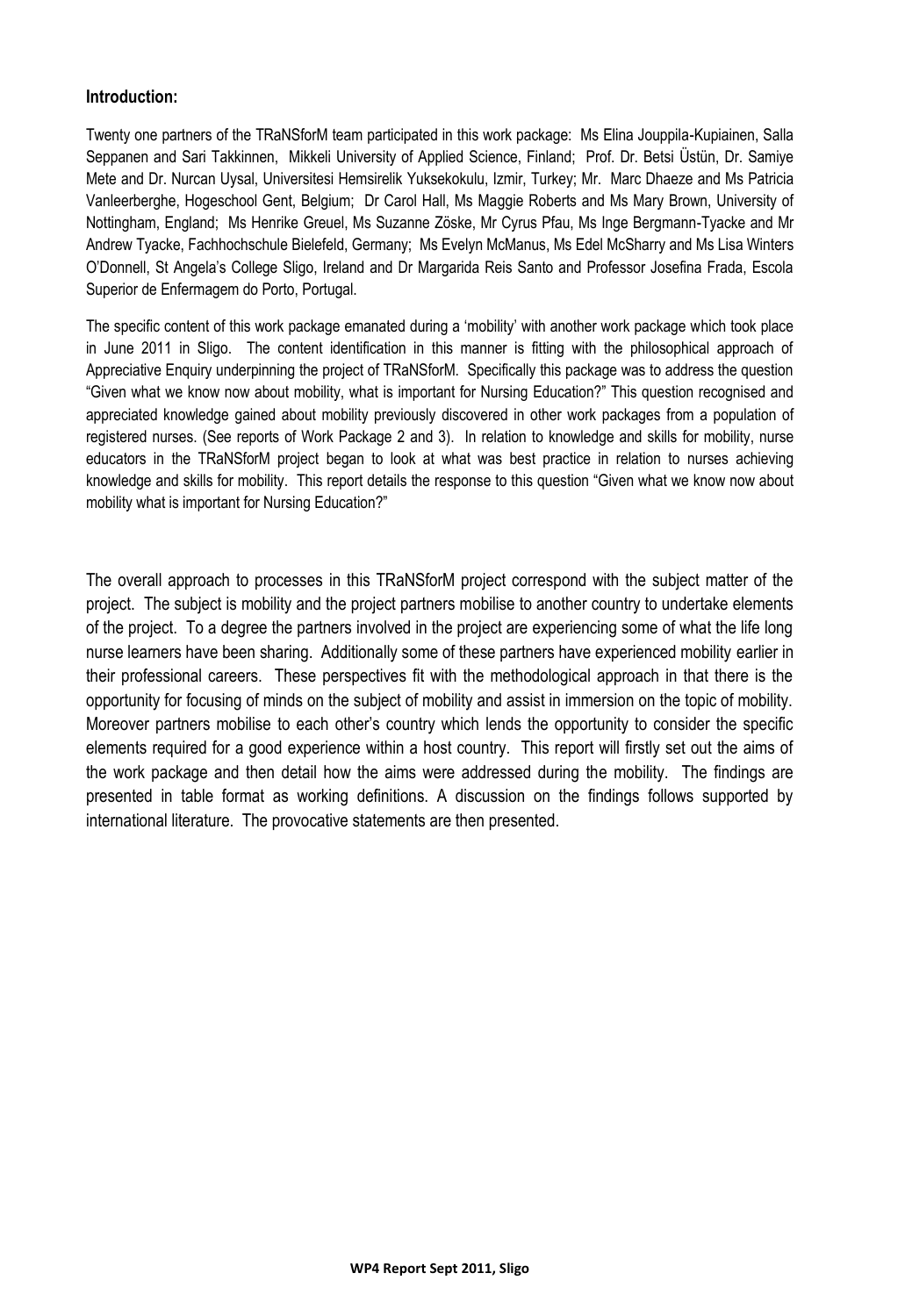**Aims:** Specific aims for this work package were identified at the outset:

- To gain an appreciation and develop individual knowledge of Finland and specifically the town of Mikkeli;
- Gain insights into the Finnish culture, the governance structures and the organisation of health and education.
- Gain understanding of the provision, organisation and development of nursing education for life long learners in Finland.
- Develop further the relationship between partners in the TRaNSforM to promote intercultural networks and intercultural learning.
- To identify the skills and knowledge for mentoring and supporting learning.

The first four aims are an inherent part of the overall TRaNSforM project and therefore only a brief discussion of these will be presented at this point. Belonging and fitting in are very important features of any mobility regardless of the duration or reason for mobility. Experiences of mobility have been documented with some highlighting the challenges and difficulties that can arise (Blake, 2010; Kingma, 2008). The partners involved in the TRaNSforM project are nurse educators who themselves have experienced mobility and have an awareness of the potential benefits of mobilisation for a host country and also for the individual undertaking mobility. The organisation and planning of this mobility by the host country Finland was evident. In-depth thought was given to the requirements of participants who were mobilising. Such consideration gives the impression of excited anticipation of the presence of others and a respect for individual needs. The in-depth planning, hospitality and positive regard for those mobilising became more evident as the mobility progressed. The introductions to the University, health care systems, governing structures, and education system were given in a knowledgeable objective way, and enhanced by organised practical experiences. This enabled participants of the project not only to appreciate historical perspectives of the systems of Finland but to make some comparisons with other systems and to engage in discussion about outcomes of different approaches. The brief immersion into the Finnish culture permitted participants to experience the culture of Finland and appreciate 'the way of being' for Finnish people.

The fourth aim of this work package was to develop further the relationship between partners in the TRaNSforM project enhancing the development of intercultural networks and intercultural learning. Immersion in the topic of nurse mobility in this project has enabled nurse educators to progress beyond the essentialist view of culture integration as termed by Vandenberg (2010) to gain broader perspectives of the complex nature of cultural integration. Interpersonal attributes of openness and respect have supported the achievement of a broader vision. Cognisance too was given to each partner's personal orientation to the subject of mobility. What is evident within the working relationship of the partners is the desire to gain an in-depth understanding of the experience of nurse mobility for progression toward interculturalisation. Interculturalisation not only with respect to the nurse undertaking mobility, but also the possible benefits toward health outcomes for patients and health care providers. Sharing of different cultural perspectives on health and health living affords opportunities for different approaches to the same or similar difficulties.

At this point more evidence has been gained for a discussion on the final aim which asked all partners involved in the TRaNSforM to identify the skills and knowledge required for mentoring and supporting learning. It is useful to look briefly at the approach and methods utilized to achieving this aim.

Previous work package reports (see work package 2 and 3) have involved partners gaining information from nurses in their own countries. The processes of these inquiries were agreed to support not only some standardisation and rigour in approach and methodology but also to recognise the uniqueness of each partner (Davies and Dodd, 2002). The inquiries sought to find out about the experiences of nurses in relation to mobility. The information from the seven countries were collated and organized within themes. This organisation and thematisation involved recognising and appreciating the evidence discovered. The appreciation of the evidence was enhanced by discussion with cultural perspectives. Having completed all these processes and gained a lot of knowledge the partners sought to find out what would educators view as appropriate from an educational perspective for achievement of knowledge and skills for successful mobility.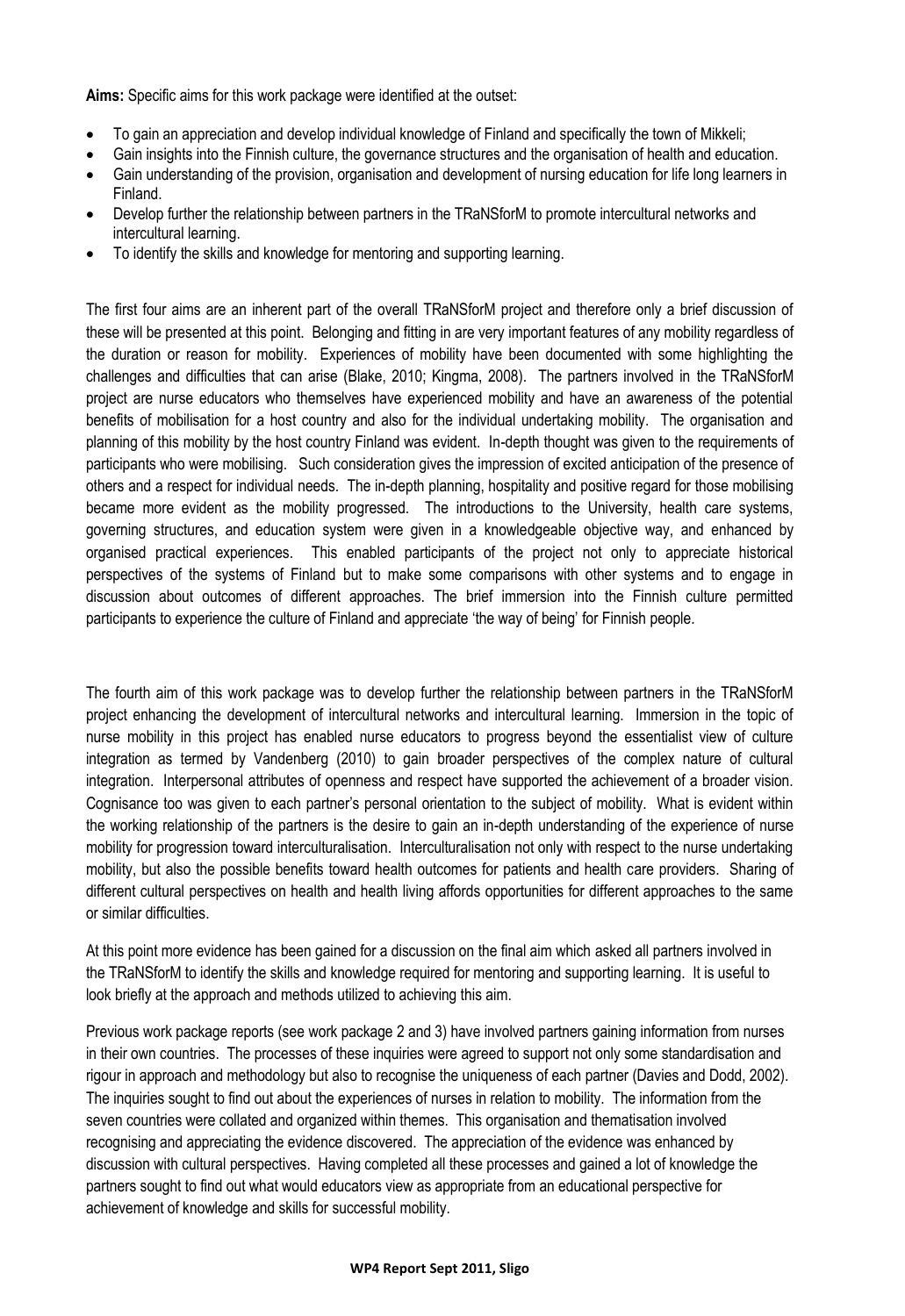To discover what educators view as appropriate to successful mobility and in keeping with the approach of Appreciative Inquiry focus groups were identified as the most appropriate method to collect this data. Focus groups are frequently used as a method of data collection (Parahoo, 2007). The choice of focus groups for this knowledge discovery was particularly appropriate as it provided the opportunity not only of getting the views of individuals but also in-depth discussion. The organisation and structure of the groups were important to elicit not only information directly on the topic but to have discussion on the cultural elements of the question. Three groups were identified as sufficient to achieve this aim (Webb and Kevern, 2001). Careful selection of the partners for each group was also important to achieve the cultural perspectives within the responses. Each group had a mixture from each of the seven partners involved in the project. The biographical information of the participants is included in *Table 1*.

#### Table 1

#### **Findings**

A moderator from each group recorded the data. The data from the three focus groups was then collated. There was a striking similarity in the content and focus of each group's discussion.

#### **Professional Perspectives:**

All students will identify and acknowledge the professional attributes of nursing theory, nursing practice, and nursing research within Europe. All students will demonstrate an appreciation of the Registered European Nurse incorporating professional perspectives in relation to the following:

- **European Nursing from political,** economical and social perspectives
- **C** The contribution of European Nursing to health care provision and achievement of European Health outcomes.
- **<sup>®</sup>** The professional development of European Nursing in relation to: Professional nursing values; Roles of Nurses; Continuing nurse development; Organisation of nursing; Evidence based nursing; Professional language (specific terminology and meaning);
- **E** Development of attitudes and values which facilitate engagement with diversity to enable inclusive holistic person centred health outcomes
- <sup>®</sup> Demonstration of European competencies of the Registered Nurse
- Self assess own competencies in relation to the competencies of the Registered European Nurse

*Table 2*

Content analysis enabled the identification of four key working definitions included in *Tables 2-6.*

#### **Mobility Programmes**

- All students will experience another culture. This will be achieved through:
- <sup>®</sup> Mobility programmes
- **Encouragement to participate in mobility programmes from students who are already** involved
- **EXECUTE:** Integration of culture early and continuously in all programmes
- **Educators promote interculturalism at micro and macro level**
- <sup>4</sup> All participants will demonstrate evidence of learning from intercultural experience
- **Comprehensive learning arrangements with specific learning outcomes. Encompassing** cultural similarities and specific cultural differences – eye contact, personal space, touching, timing and positioning tone of voice. Using a framework to ask and to understand non verbal communication.
- **All teachers should have international experience**
- **EXECUTE:** Invite teachers from other countries to teach on programmes or virtual

*Table 3*

#### **Methodologies**

All educators facilitate intercultural learning through:

- $\circledcirc$ Create international culture in school. Educators influence philosophy of learning /facilitating in relation to intercultural learning at micro and macro level i.e dept school, curriculum development
- All educators actively and contribute to support integrating intercultural learning
- <sup>®</sup> All educators will select appropriate methodologies to facilitate intercultural leaning in any situation
- $\bullet$ Reflect on intercultural methodologies selected and the outcomes achieved (portfolio etc)  $\bullet$ Continuously evaluate methodologies selected and personal skills to select and use other methodologies through personal professional development portfolio
- **EDUCATORS WILL USE ALL MEANS TO A LIM** means to develop and maintain and develop skill to use methodologies selected
- Θ. Teacher valorisation.
- $\bullet$ Communication and the development of relationships between countries so that sharing of resources may be maximised.
- ⊚. Innovative and creative methodologies E.G. Case studies, problem based learning, creating scenarios to increase the students cultural awareness and sensitivity; interactive discussion, Role play; Oxfam game Stereotypes etc.

 *Table 4*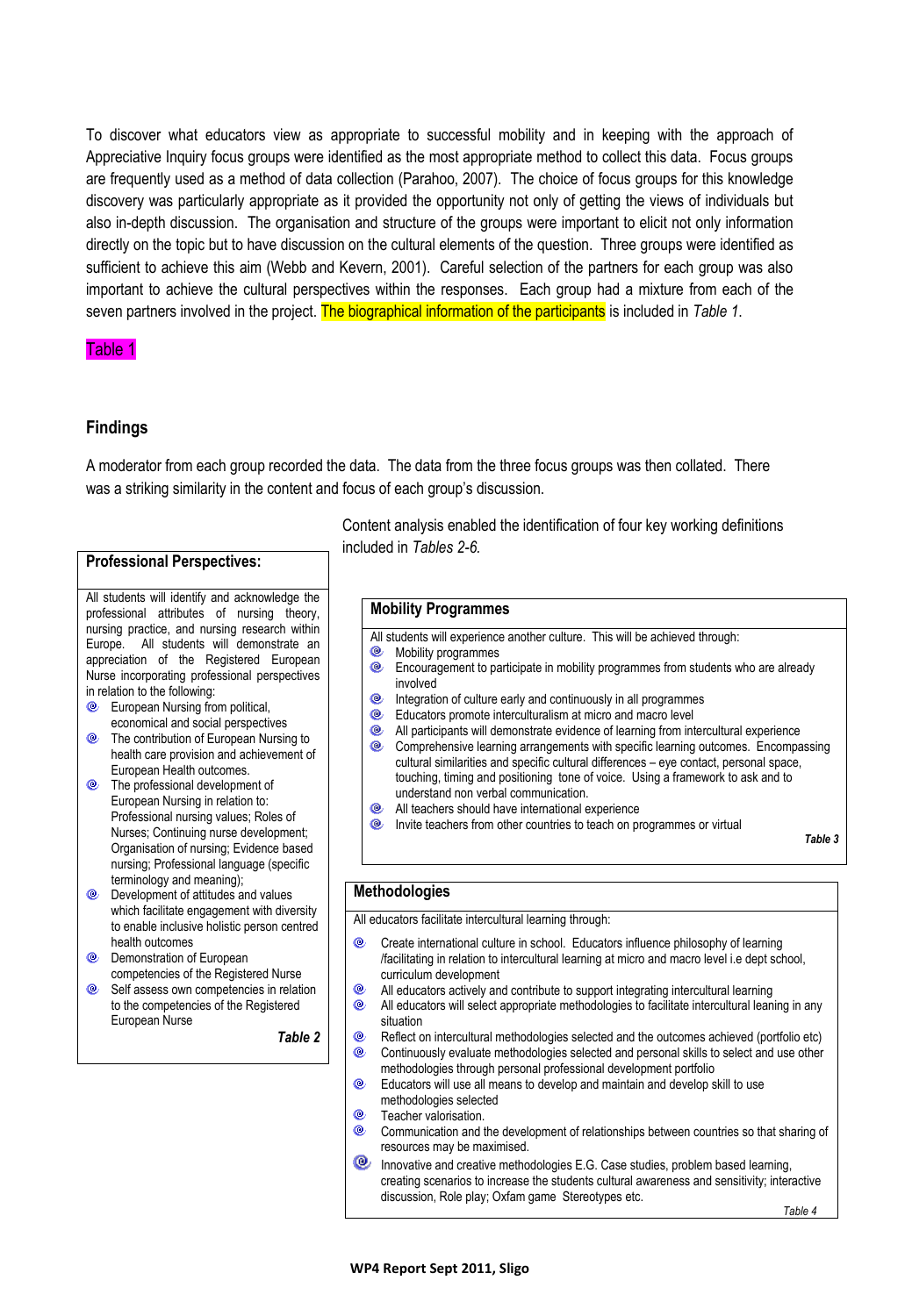| Resources:                                                                                                                                                                                                |
|-----------------------------------------------------------------------------------------------------------------------------------------------------------------------------------------------------------|
| All students have an intercultural experience during their education programme                                                                                                                            |
| Specific education prior to an experience                                                                                                                                                                 |
| • Placement aimed at appreciation of one's own culture                                                                                                                                                    |
| <sup>3</sup> Placement aimed at gaining an appreciation of a different culture within ones country.                                                                                                       |
| • Placement in another country                                                                                                                                                                            |
| <sup>©</sup> Partnerships                                                                                                                                                                                 |
| <b>Accessible</b>                                                                                                                                                                                         |
| <b>E</b> Learning e.g. blended learning                                                                                                                                                                   |
| <b>C</b> Internet skype                                                                                                                                                                                   |
| <b>C</b> financial support                                                                                                                                                                                |
| $\bullet$ time                                                                                                                                                                                            |
| Software – the spoken language – professional terminology. The meaning of language and interpretation of non verbal<br>communication.                                                                     |
| Communication laboratories for simulation of non verbal communication                                                                                                                                     |
| videos, Dvd's e.g Video material from other countries with patients and nurses speaking                                                                                                                   |
| Selection of appropriate frameworks to assist in facilitating the identification of cultural knowledge in relation to health e.g. Kleinann's<br>C<br>tool to elicit health beliefs in clinical encounters |
| <b>e</b> support mechanisms                                                                                                                                                                               |
| c<br>Invite students and nurses from other countries to tell the students about their experiences and share them (vicarious)<br>Table 5                                                                   |

| <b>Reflection</b> |                                                                                                                                                                                                                                                                                                                                                                                                                                                                                                                                                       |
|-------------------|-------------------------------------------------------------------------------------------------------------------------------------------------------------------------------------------------------------------------------------------------------------------------------------------------------------------------------------------------------------------------------------------------------------------------------------------------------------------------------------------------------------------------------------------------------|
| o<br>o<br>Q<br>◉  | All students become immersed in another culture to enable reflective learning which will promote respectful,<br>professional practice through the following:<br>Frameworks to assist with reflection<br><b>Facilitated reflection</b><br>Literature to assist perception of culture and understanding of culture<br>Sharing experiences following reflection using a variety of medium i.e. Written and electronic e.g.<br>twitter, virtual exchange, video recording, presentations to specific groups of nurses, lecturers and<br>clinical leaders. |
|                   | Table 6                                                                                                                                                                                                                                                                                                                                                                                                                                                                                                                                               |

### **Discussion**

European Nursing is not a familiar term within everyday nursing practice, however there is acknowledgment of the term in relation to equivalence of some aspect of undergraduate educational programmes. One example of this would be the requirement of the number of hours in relation to clinical practice and theory in Article 31 of the European Directive 2005/36/EC77/453/EEC (Keighley, 2009). While European Nursing is not a commonly used term the notion and vision of a European perspective is becoming evident. A literature search on CINAHL database revealed 1978 responses to the keywords European and Nursing. A keyword search on the WWW also supports the view that within nursing there is indeed progression with nurses coming together to work on areas of interest for example FINE (European Federation of Nurse Educators) and European Federation of Critical Care Nursing or the [Federation of European Nurses in Diabetes \(FEND\).](http://web.ebscohost.com.libgate.library.nuigalway.ie/ehost/viewarticle?data=dGJyMPPp44rp2%2fdV0%2bnjisfk5Ie46bRJtaixS66k63nn5Kx75%2bS%2bSbClt0ewpq9JnqewUq6puEuuls5lpOrweezp33vy3%2b2G59q7Sa6rrku3p7VKtpzqeezdu33snOJ6u%2bj4gKTq33%2b7t8w%2b3%2bS7Sq6nrkmyqbVRrpzkh%2fDj34y73POE6urjkPIA&hid=108) There is evidence in the literature also of close colloboration in relaton to research studies for example Burton et al, (2011) and Demol et al, (2006). However there are many more issues that European countries could work together on to find more comprehensive solutions. One issue is the recruitment and retention of nurses (Imison et al, 2009;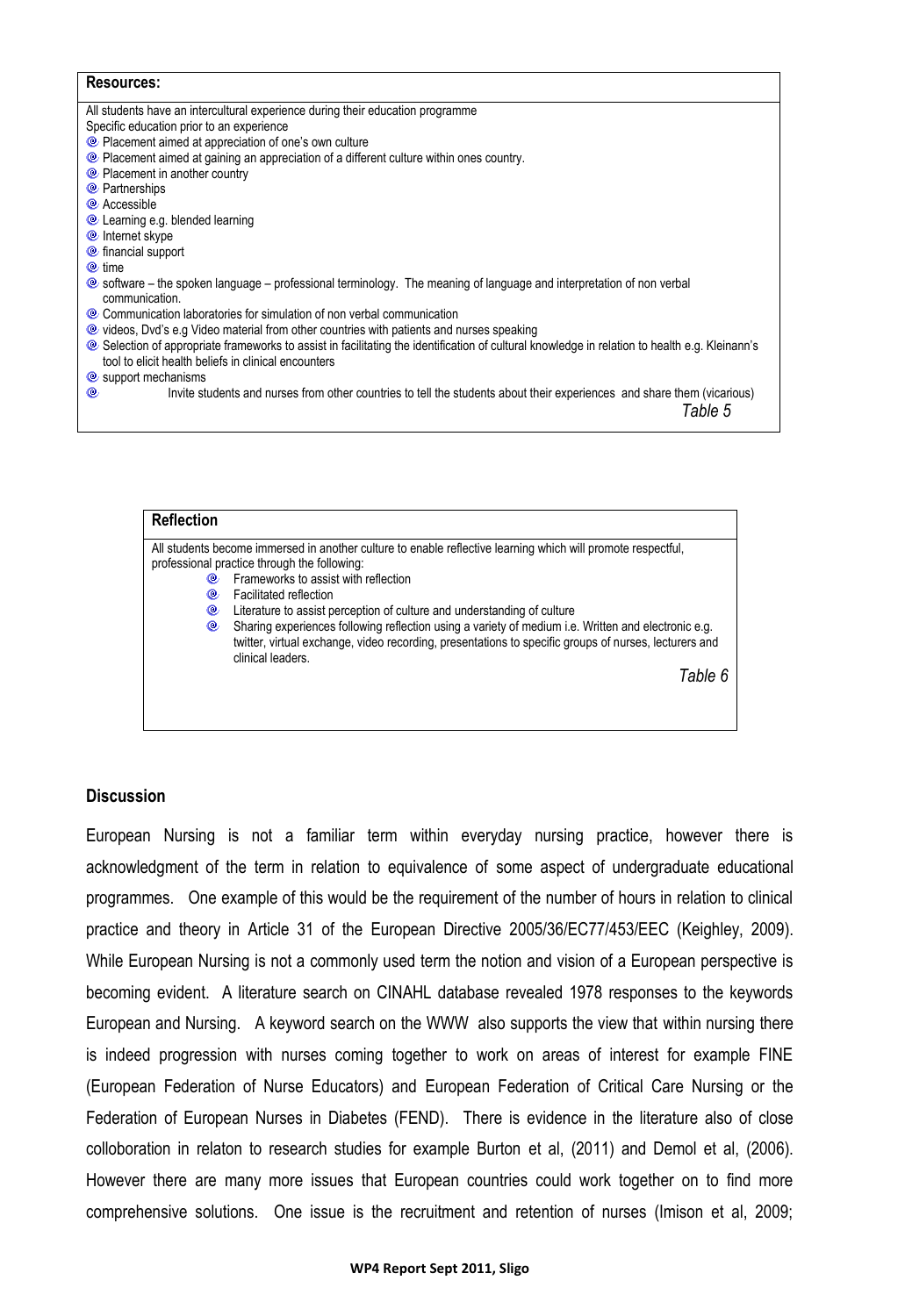Rafferty et al, 2007; Jian Li, 2011). Attree et al's (2011) review of policies in relation to five European settings suggests that there is scope for countries to work together on issues of common concern to the benefit of the workforce planning in nursing and consequently patient health outcomes. The first theme acknowledged that there was a need at local levels within all countries of a promotion of the term European Nursing. This acknowledgement was supported by the view that sharing of experience would lead to a more comprehensive understanding of issues relevant to nursing and there is much to gain from each other to promote a more evidence based and effective nursing in health care. This is congruent with the vision aspired to by European Health Ministers in 2000 in Munich ( World Health Organisation, 2000). Studies identifying specific shortcomings at individual country level serve to illustrate gaps that could be addressed by countries working together (Festini, 2009). Studies support the view of beneficial outcomes gained through close collaboration for the patient and professional approaches within nursing (Onder et al, 2007; Palese, 2011). Currently there are issues of retention and shortages in various countries in Europe and further studies conducted by nurses may be beneficial in addressing the causes of these issues and increasing the satisfaction of the population of Registered Nurses (Buchan and Aiken, 2008).

The increase in "partnership projects" will increase the awareness and understanding for those involved of another country. This theme recognises that for many nurses participation in such projects involving a period of mobility or experience in another country is not possible. However, European citizenship entitles Europeans to freedom of travel and residence within any European country (European Commission, 2010). Consequently health care provision must be cognisant of health care needs of citizens residing in another European country other than their birth country (Tebit et al, 2011). Therefore, every registered nurse would require skills and knowledge to address health needs from many different cultural dimensions. The theme of professional perspectives embraced this view and advocates the recognition of European competencies for the Registered Nurse. This theme overall espouses to the professionalism of nursing within Europe cognisant of the processes that would be developed to achieve this. Competence in intercultural nursing would be one important aspect (Berlin et al, 2010). Nurses as professionals then would benefit from a framework which would assist them in identifying and maintaining competence in intercultural nursing. The participants envisaged that for competence in intercultural nursing to become reality "mobility" would be addressed from a variety of approaches.

The participants envisaged that nurse educators are in ideal positions to influence the subject of mobility within education provision for Registered Nurses across all countries in the European Union. Engagement with mobility in the form of an actual experience was viewed as one way to gain insights and for new beginnings for nurse educators who had not considered mobility previously. The benefits of such exposure is documented in studies (Montanari et al 2010; Green et al, 2011; Taylor et al, 2011). Educators were also viewed to be in positions to influence the content of nursing programmes and therefore cultural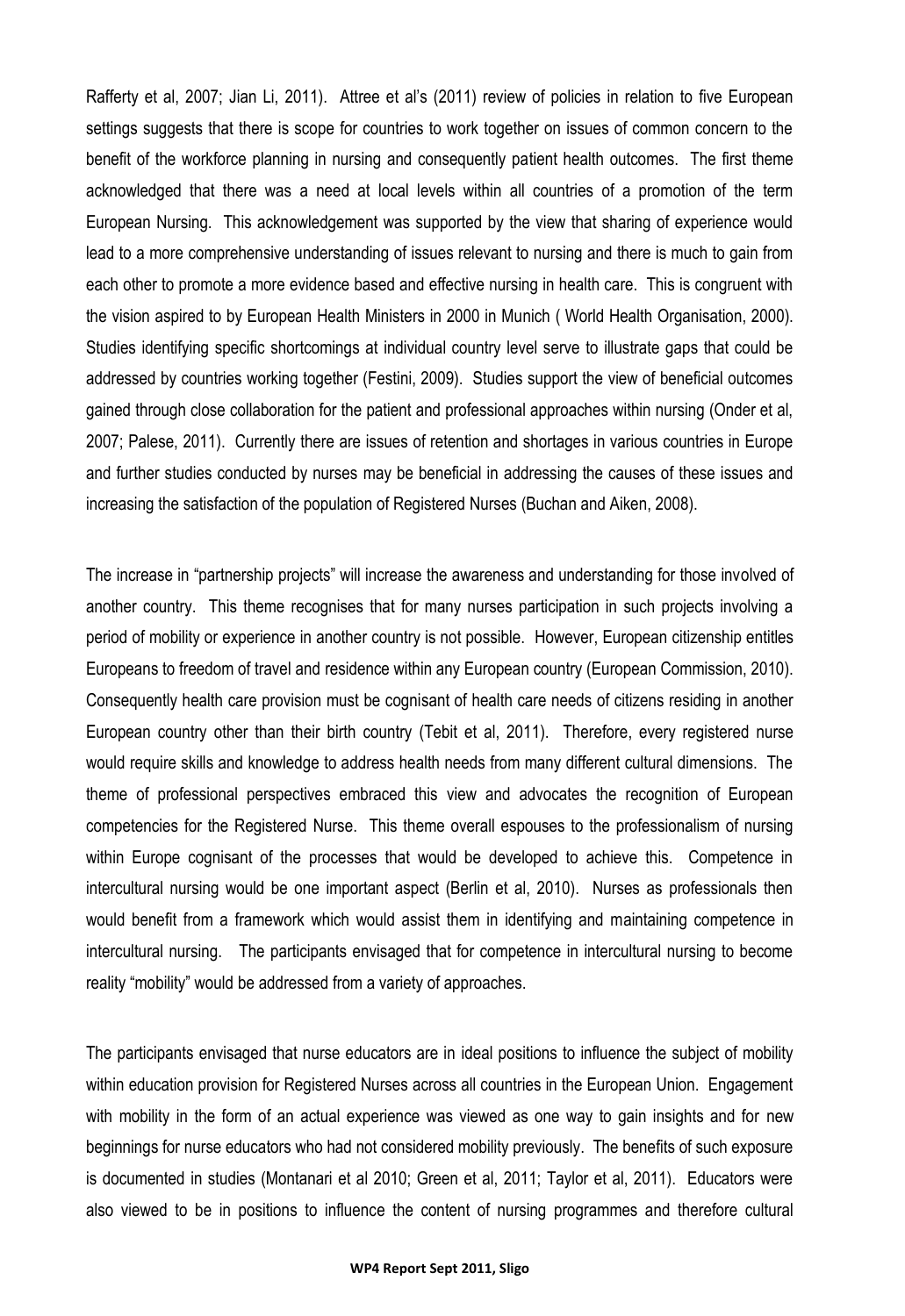nursing may be added to curriculae. However, this addition was not merely in a specific aspect or occurring at a specific time but was viewed as integrated across a programme as in a spiral curriculum model (Ozek et al, 2008). To support such an approach, teachers from other European countries would be invited to actively contribute to programme delivery. The intercultural content of programmes would be supported by well planned experiences of other cultures. These experiences would occur either within the country or in another European country. This cultural immersion would be supported by specific content of the programme in important aspects e.g. communication and professional language and other aspects as identified by the literature for example Jirwi et al, (2009); Cowan and Norman, (2006) Fulbright Sumpter, and Brooks Carthon, (2011). The interest and motivation required to gain the immersion would be promoted through exposure to the positive experiences of other persons who have undertaken mobilities within other cultures (Larsen et al, 2011). The achievement of cultural mobility was viewed from a broad to a narrow perspective and from this many suggestions for promoting, and gaining successful cultural integration were advanced. These suggestions are congruent with the findings and discussions outlined by Taylor et al (2011).

The theme of methodologies had a broad perspective and viewed the educator as a key facilitator in intercultural and transcultural learning. Recognising that a broad education was required within each country the role of the educator included educating at local levels with members of the profession and also within educational institutions. It was expressed that educators as developers of curriculae may be in the unique position to include cultural learning within all programmes (Munoz, et al, 2009). Furthermore it was also expressed that educators within their own institutions would facilitate recognition of the benefits of intercultural learning within all fields of learning in institutions (Steefal, 2010). At individual levels educators were viewed as being capable of selecting appropriate methodologies to support and facilitate intercultural learning. This selection would be informed by evaluation of learning by learners and personal evaluation in using the particular methodologies. Previous research of different methodologies within different cultures would also inform the selection for example the work of Klunkin et al, 2011 who looked at problem solving learning in Thailand. The educational culture within Thailand meant that initial exposure revealed challenges for students.

The selection would also be informed by interactions with educators from other cultures. This communication between educators of other cultures would permit testing of methodologies and sharing of resources as no one methodology would suit all learning. This approach to appropriate methodological selection would require innovation and creativity and would be continuous and would address the difficulties identified by Jeong, et al (2011). Given that any culture is complex and evolving, it would be appropriate that the methods chosen would be capable of achieving learning (Purdy, 1997). Practical experiences and exposure would also be useful for learning within complex situations and increasing transcultural competence (Onder et al, 2007; Amerson, 2010; Green et al, 2011). No one methodology will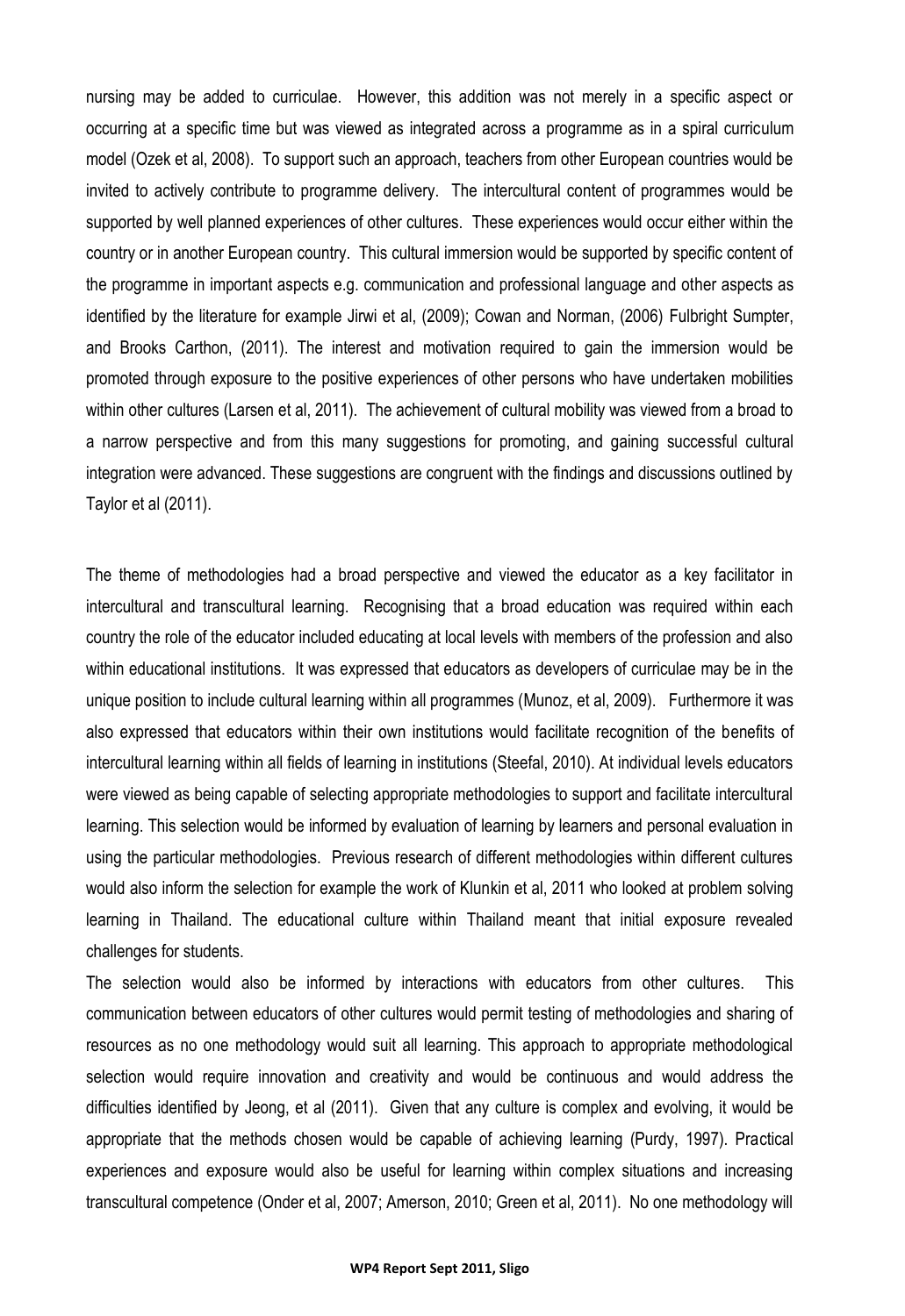suit the learning style of each learner and furthermore it is important that the method should relate respectfully to the culture so innovation is very important (Jeffries and O'Donnell, 2011).

The theme of resources recognised that transcultural learning could not be taken for granted. Rather such learning should be planned and facilitated. This is not confining the learning to what is planned as it is recognised that considerable learning may take place for individuals that was not previously defined (Purdy, 1997). The resources that would support transcultural learning therefore would need to be varied. An emphasis was placed on using resources currently available. However the usage and planning of resources would be given prior consideration. The first resource is one's own culture. Immersed in one's own country and culture gives knowledge, however this knowledge may be restricted and taken for granted and therefore limiting new knowledge and insights to be gained. Planned exposure to one's own culture with a different learning objective may yield new knowledge and ways of being as a professional nurse within that culture.

Within the European Union there are now many Europeans who are residing in countries other than their birth country. Therefore experiences of working within one's own country would bring other benefits although the focus of the experience would need to be clearly planned. Not a comparison of how 'non natives' are living but how their health needs are perceived and met from that person's culture.

Gaining clinical experience in another country is ideal for intercultural learning with in nursing. The learning would include personal and professional skills required to meet health needs. This concurs with the findings of Taylor et al (2011). Such an experience would also expose the professional to the health requirements in relation to the process of adaptation. Interculturalisation is viewed as more than a move to another country. Rather it is viewed as integrating into another country and feeling a part of that country. In the process of clinical experience in another country the deeper personal learning that is required may be evident to the person gaining the experience (Waite, and Calamaro, 2010).

Educators viewed that partnerships between countries were a good medium for the development of planned intercultural learning experiences and achievements. Partnerships lend an opportunity for planning of learning experiences that give consideration to the student and their personal perspectives which are an important part of interculturalisation (Koskinen, and Tossavainen, 2004; Kingma, 2007; Wellard and Stockhausen, 2010). Within the focus group discussions the existing relationships between partners enabled fresh perspectives on current methodologies and innovative thinking in relation to educational methodologies. For example videos and DVD's produced by nurses in each country with real case studies from practice. Such DVD'S would include active clips of patients. These would provide a medium for nurses to identify the specific learning needs in discussion with colleagues from other countries. To illustrate with one specific example of language. The words the patient might use to describe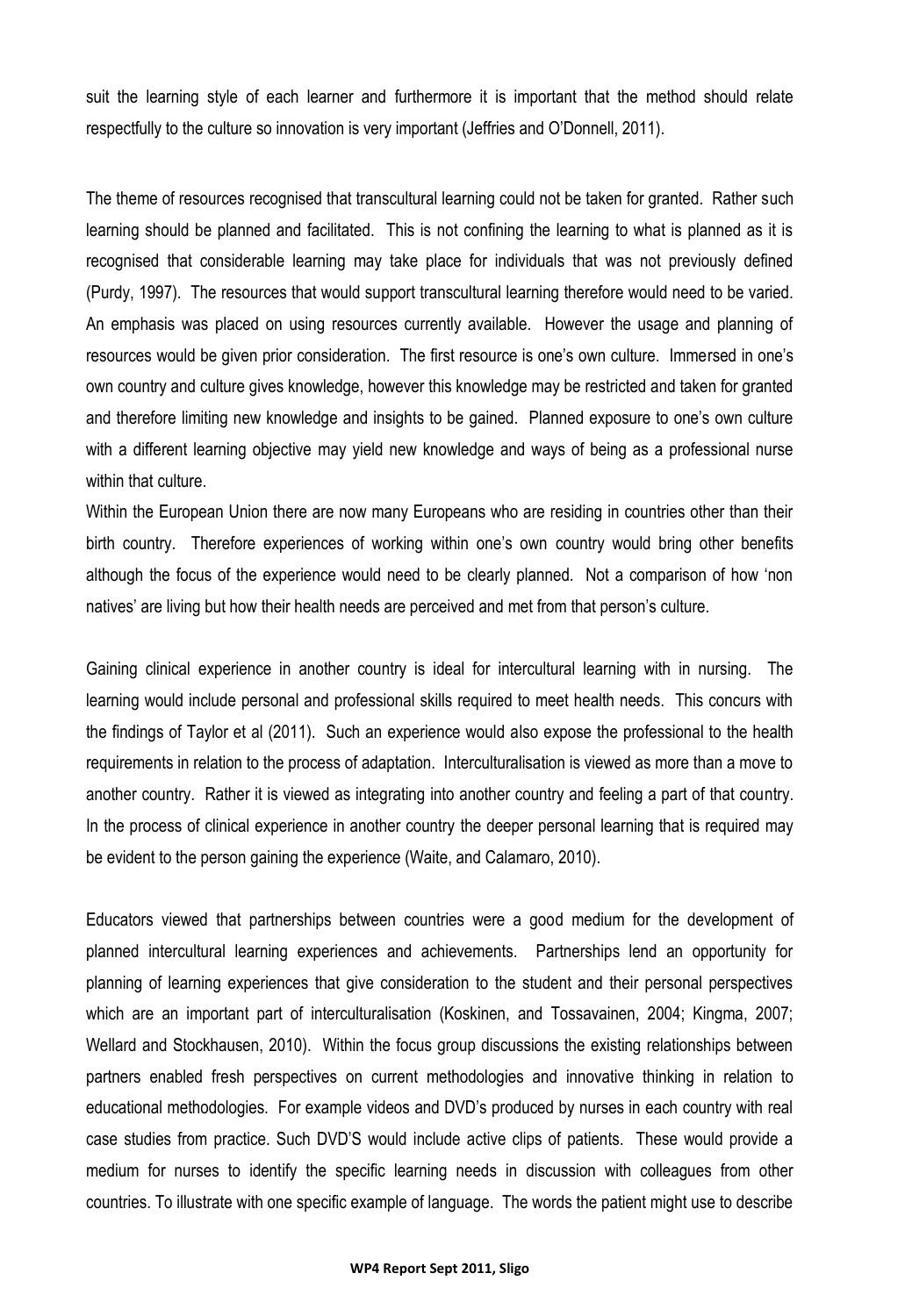his experience of living with the illness. This could lead to learning regarding: Word choice and their meaning in that culture; how these words are used; how they are combined with other body language to accentuate meaning or give an alternative meaning. The real experiences make the learning alive and meaningful in addition to giving informal support between the participants. The language laboratory with appropriate software would focus on the words patients use in their culture, the pronunciation and the written word. The medium of Skype and online tutorial which would contribute to equitable access would be very appropriate. The resources to provide these experiences would have to be available and require ongoing support from technological and educational perspectives. Providing professional nursing means that the nurse not only has to speak the language of that country but be very familiar with the accompanying body language in addition to views of health, meaning of health and all the frameworks to assist in giving professional nursing. It is essential also that the nurse has the professional language to be an active participant in nursing provision. Prior to any nursing experience in another culture these were viewed as essential. The provision of financial support to undertake experiences in another country were viewed as important. This was a point emphasised by other studies (Koskinen and Tossavainen, 2004; Green et al, 2011).

An overarching and important theme was reflection. Reflection was viewed as an integral part of intercultural personal and professional learning. The process of reflection is gaining momentum as one method of achieving deeper learning (Gustafsson, 2004; Kuiper, 2004). Additionally reflection has been viewed as beneficial to intercultural engagement (Larson et al, 2010). The impetus for reflection was perceived to be experiences on any aspect of the process of interculturalisation. Reflection could be triggered by incidents during the preparation for practice, while in practice and post experience a view in keeping with Schon (1983). Developing critical thinking in the higher conscientness as explicated by Meizerow (1990) would require the skills of expereinced nurse faciltators who have experiened interculturalism and actively engaging in reflection themselves(Waite, and Calamaro, 2010).

Experienced faciltiators will be able to select appropriate frameworks to support the reflective process for example Meizerow (1933); Boud et al, (1993); Kolb, (1994). Additionally facilitators who are activively engaging in cultural understandings will be able to select literature to encourage critical thinking and value explication in relation to aspects of culture. Underwood (2006) highlights this important viewpoint in relation to values. Reflection would permit a challenge to those values and therefore prevent any unintentional impact on professional nursing. The experienced facilitator will be able to think critically about methods selected to engage nurses in reflection and be innovative in approaches to achieve the outcome (McGill and Beatty, 1995). What would also be important is engaging the participants before reflection so that their experiences make them ponder and consider other alternatives what one would call preparing the ground for transformative ways of thinking and being in practice in relation to interculturalisation. Cultural know how is extensive and could be over whelming and challenging to the